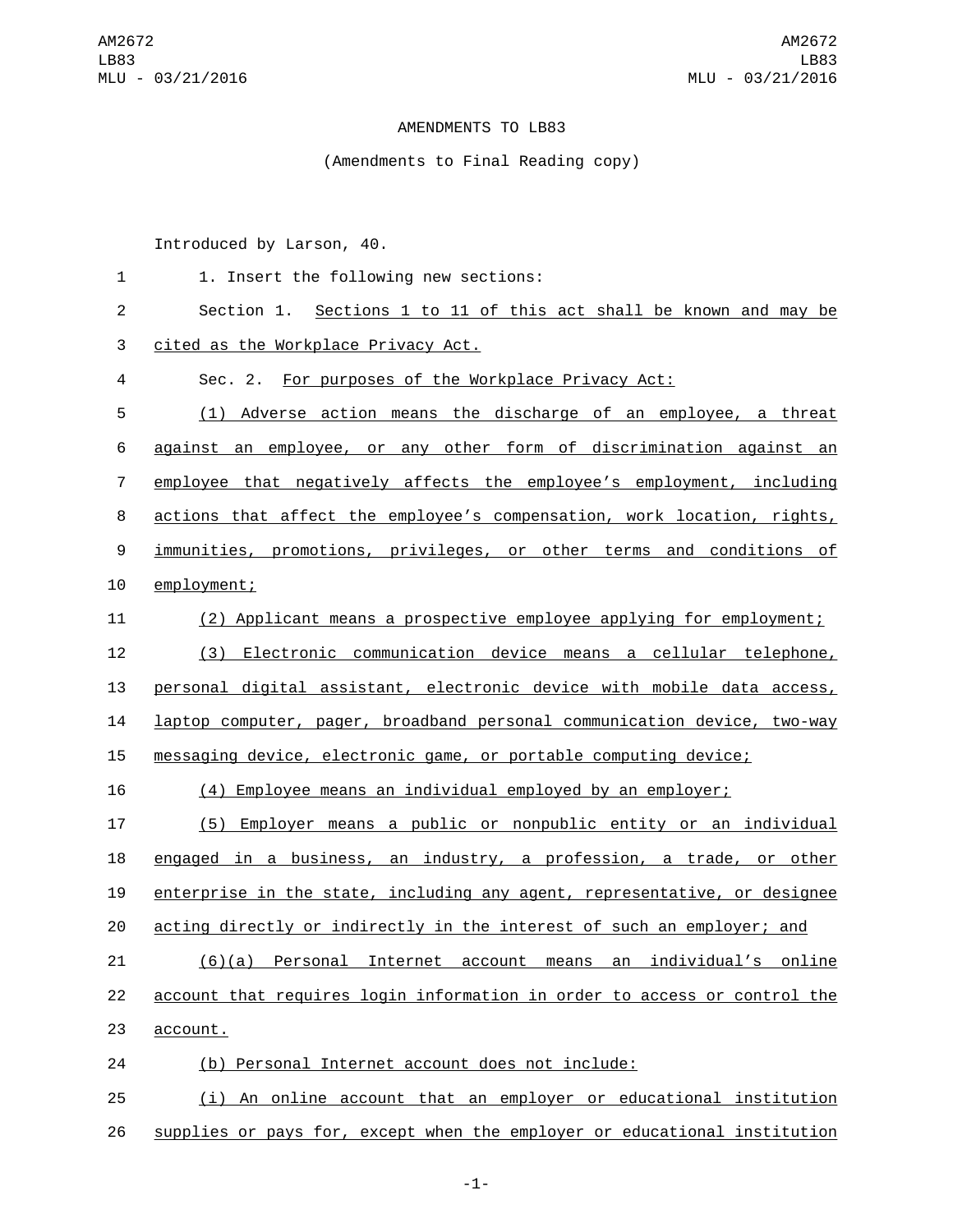1 pays only for additional features or enhancements to the online account;  $2$  or

3 (ii) An online account that is used exclusively for a business 4 purpose of the employer.

5 Sec. 3. No employer shall: (1) Require or request that an employee or applicant provide or disclose any user name or password or any other related account information in order to gain access to the employee's or applicant's personal Internet account by way of an electronic communication device;

10 (2) Require or request that an employee or applicant log into a 11 personal Internet account by way of an electronic communication device in 12 the presence of the employer in a manner that enables the employer to 13 observe the contents of the employee's or applicant's personal Internet 14 account or provides the employer access to the employee's or applicant's 15 personal Internet account;

 (3) Require an employee or applicant to add anyone, including the employer, to the list of contacts associated with the employee's or 18 applicant's personal Internet account or require or otherwise coerce an employee or applicant to change the settings on the employee's or applicant's personal Internet account which affects the ability of others 21 to view the content of such account; or

22 (4) Take adverse action against, fail to hire, or otherwise penalize 23 an employee or applicant for failure to provide or disclose any of the 24 information or to take any of the actions specified in subdivisions (1) 25 through (3) of this section.

26 Sec. 4. An employer shall not require an employee or applicant to 27 waive or limit any protection granted under the Workplace Privacy Act as 28 a condition of continued employment or of applying for or receiving an 29 offer of employment. Any agreement to waive any right or protection under 30 the act is against the public policy of this state and is void and 31 unenforceable.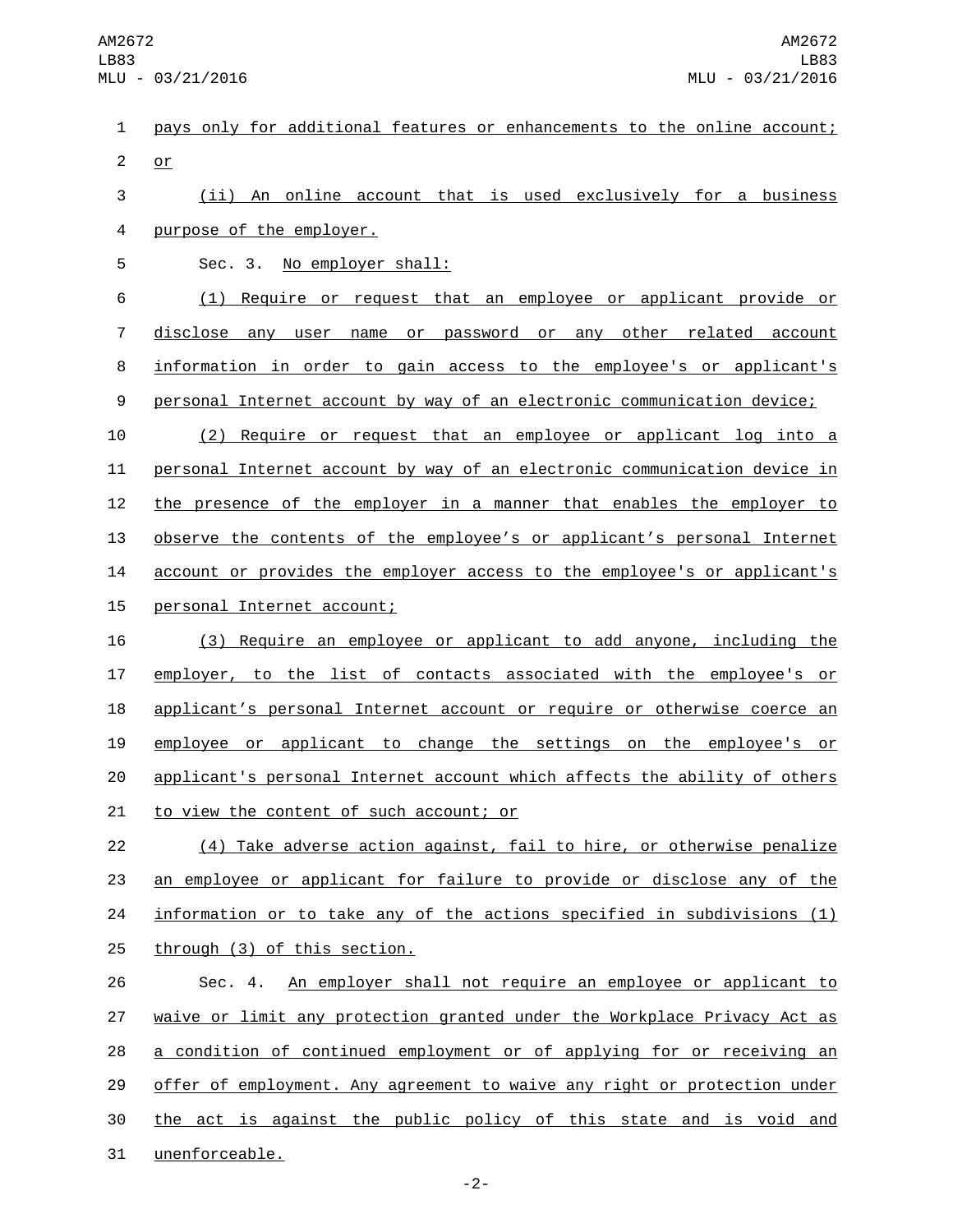## AM2672 LB83 MLU - 03/21/2016

| 1              | Sec. 5. An employer shall not retaliate or discriminate against an        |
|----------------|---------------------------------------------------------------------------|
| 2              | employee or applicant because the employee or applicant:                  |
| 3              | (1) Files a complaint under the Workplace Privacy Act; or                 |
| 4              | (2) Testifies, assists, or participates in an investigation,              |
| 5              | proceeding, or action concerning a violation of the act.                  |
| 6              | An employee shall not download or transfer an employer's<br>Sec. 6.       |
| $\overline{7}$ | private proprietary information or private financial data to a personal   |
| 8              | Internet account without authorization from the employer. This section    |
| 9              | shall not apply if the proprietary information or the financial data is   |
| 10             | otherwise disclosed by the employer to the public pursuant to other       |
| 11             | provisions of law or practice.                                            |
| 12             | Nothing in the Workplace Privacy Act limits an employer's<br>Sec. 7.      |
| 13             | right to:                                                                 |
| 14             | (1) Promulgate and maintain lawful workplace policies governing the       |
| 15             | use of the employer's electronic equipment, including policies regarding  |
| 16             | Internet use and personal Internet account use;                           |
| 17             | (2) Request or require an employee or applicant to disclose access        |
| 18             | information to the employer to gain access to or operate:                 |
| 19             | (a) An electronic communication device supplied by or paid for in         |
| 20             | whole or in part by the employer; or                                      |
| 21             | <u>(b) An account or service provided by the employer, obtained by</u>    |
| 22             | virtue of the employee's employment relationship with the employer, or    |
| 23             | used for the employer's business purposes;                                |
| 24             | (3) Restrict or prohibit an employee's access to certain web sites        |
| 25             | while using an electronic communication device supplied by or paid for in |
| 26             | whole or in part by the employer or while using an employer's network or  |
| 27             | resources, to the extent permissible under applicable laws;               |
| 28             | (4) Monitor, review, access, or block electronic data stored on an        |
| 29             | electronic communication device supplied by or paid for in whole or in    |
| 30             | part by the employer or stored on an employer's network, to the extent    |
| 31             | permissible under applicable laws;                                        |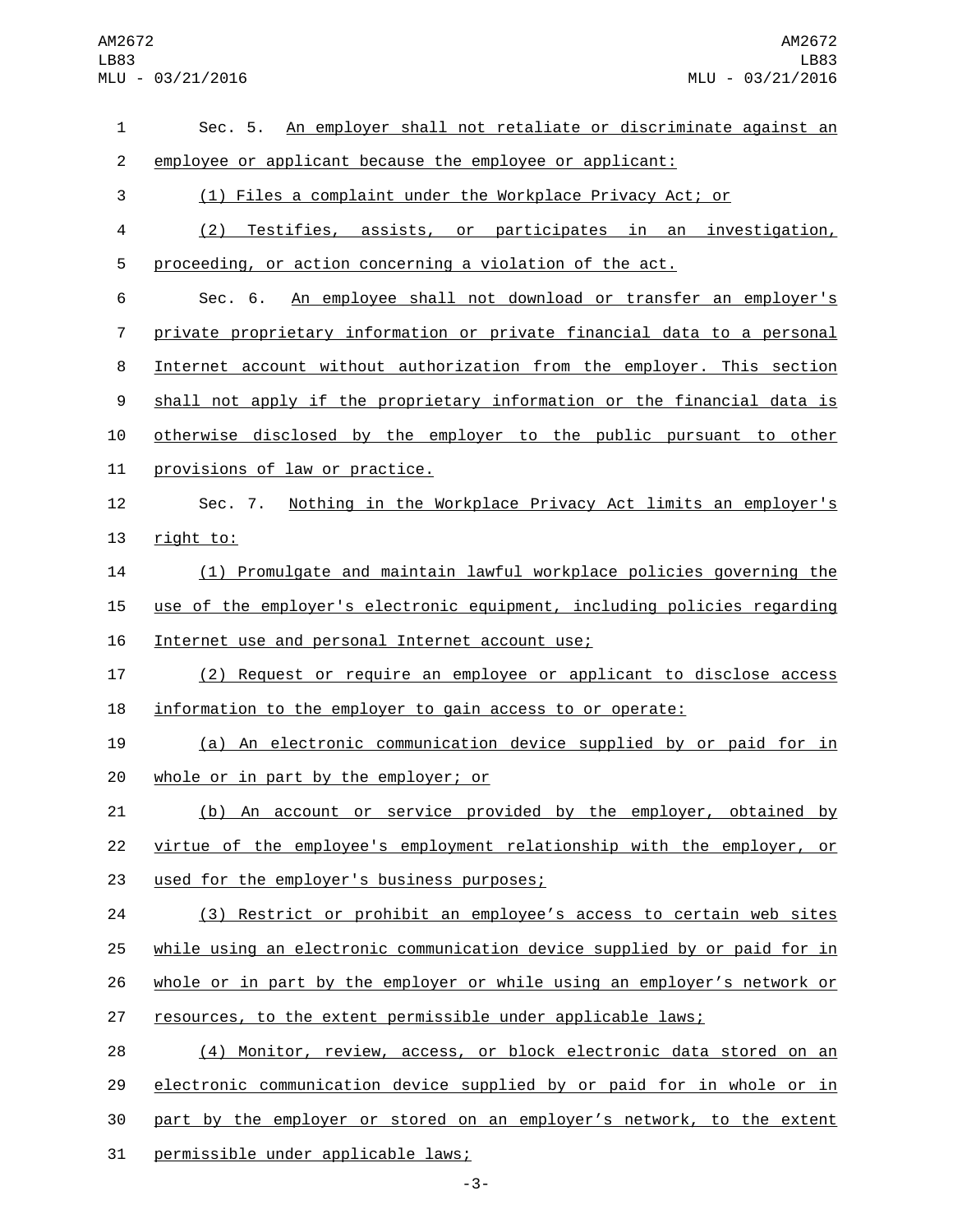| $\mathbf 1$    | (5) Access information about an employee or applicant that is in the      |
|----------------|---------------------------------------------------------------------------|
| $\overline{c}$ | public domain or is otherwise obtained in compliance with the Workplace   |
| 3              | Privacy Act;                                                              |
| 4              | (6) Conduct an investigation or require an employee to cooperate in       |
| 5              | an investigation under any of the following circumstances:                |
| 6              | If the employer has specific information about potentially<br>(a)         |
| $\overline{7}$ | wrongful activity taking place on the employee's personal Internet        |
| 8              | account, for the purpose of ensuring compliance with applicable laws,     |
| 9              | regulatory requirements, or prohibitions against work-related employee    |
| 10             | misconduct; or                                                            |
| 11             | (b) If the employer has specific information about an unauthorized        |
| 12             | download or transfer of the employer's private proprietary information,   |
| 13             | private financial data, or other confidential information to<br>an        |
| 14             | employee's personal Internet account;                                     |
| 15             | Take adverse action against an employee for downloading or<br>(7)         |
| 16             | transferring an employer's private proprietary information or private     |
| 17             | financial data to a personal Internet account without the employer's      |
| 18             | authorization;                                                            |
| 19             | (8) Comply with requirements to screen employees or applicants            |
| 20             | before hiring or to monitor or retain employee communications that are    |
| 21             | established by state or federal law or by a self-regulatory organization  |
| 22             | as defined in 15 U.S.C. 78c(a)(26), as such section existed on January 1, |
| 23             | 2016; or                                                                  |
| 24             | (9) Comply with a law enforcement investigation conducted by a law        |
| 25             | enforcement agency.                                                       |
| 26             | Nothing in the Workplace Privacy Act limits a law<br>8.<br>Sec.           |
| 27             | enforcement agency's right to screen employees or applicants in           |
| 28             | connection with a law enforcement employment application or a law         |
| 29             | enforcement officer conduct investigation.                                |
| 30             | Sec. 9. (1) The Workplace Privacy Act does not create a duty for an       |
| 31             | employer to search or monitor the activity of a personal Internet         |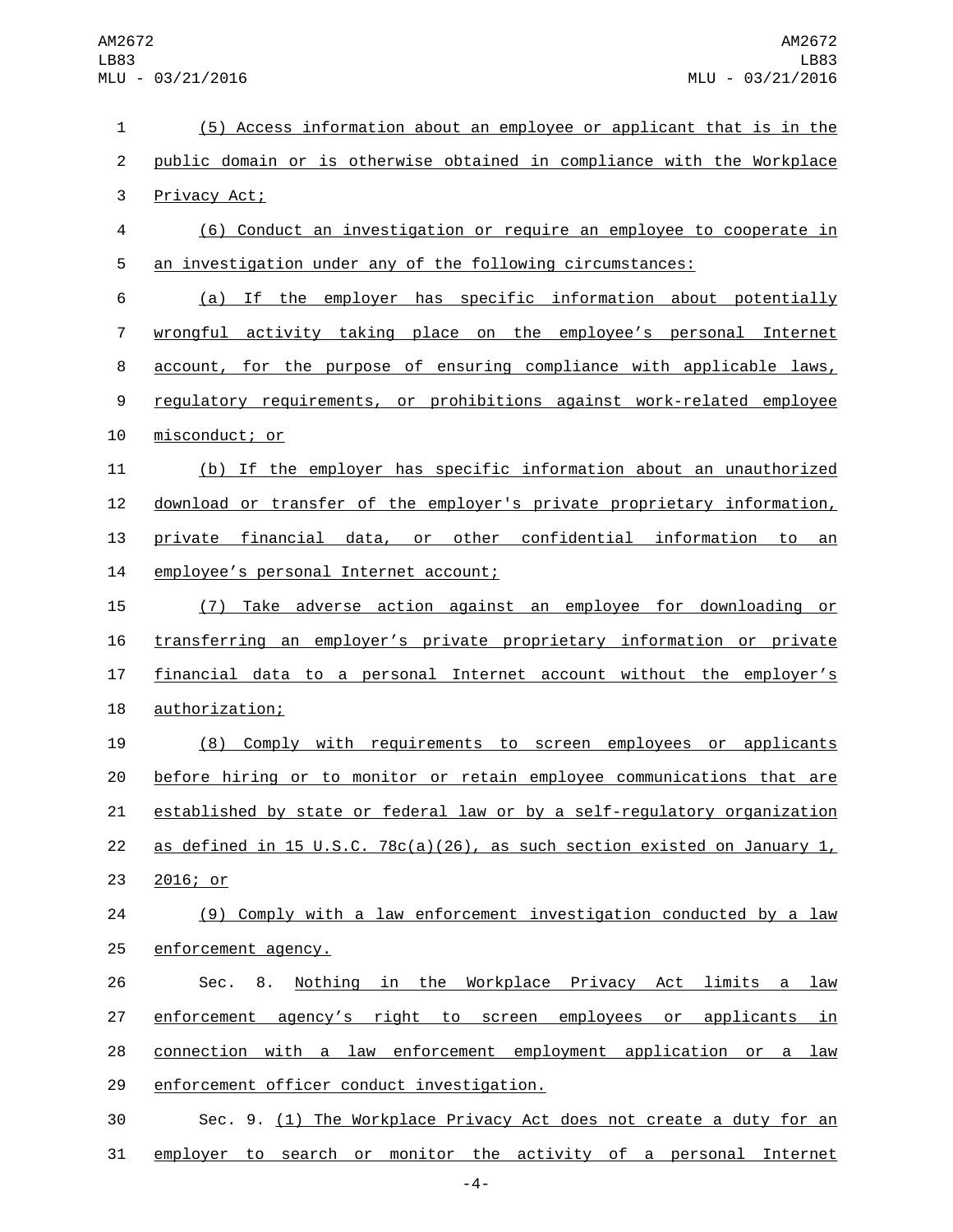1 account.

| $\overline{2}$   | (2) An employer is not liable under the act for failure to request        |
|------------------|---------------------------------------------------------------------------|
| 3                | that an employee or applicant grant access to, allow<br>require<br>or     |
| 4                | disclose information that allows access<br>observation of,<br>or<br>to or |
| 5                | observation of the employee's or applicant's personal Internet account.   |
| 6                | an employer inadvertently learns the user name,<br>10.<br>If<br>Sec.      |
| $\overline{7}$   | password, or other<br>means of access to an employee's or applicant's     |
| 8                | personal Internet account through the use of otherwise lawful technology  |
| $\boldsymbol{9}$ | monitors the employer's computer network or employer-provided<br>that     |
| 10               | electronic communication devices for service quality or security          |
| 11               | purposes, the employer is not liable for obtaining the information, but   |
| 12               | the employer shall not use the information to access the employee's or    |
| 13               | applicant's personal Internet account or share the information with       |
| 14               | employer shall delete such information<br>anyone. The<br>as<br>soon<br>as |
| 15               | practicable.                                                              |
| 16               | Upon violation of the Workplace Privacy Act, an aggrieved<br>Sec. 11.     |
| 17               | employee or applicant may, in addition to any other available remedy,     |
| 18               | institute a civil action within one year after the date of the alleged    |

 violation or the discovery of the alleged violation, whichever is later. 20 The employee or applicant shall file an action directly in the district court of the county where such alleged violation occurred. The district court shall docket and try such case as any other civil action, and any successful complainant shall be entitled to appropriate relief, including 24 temporary or permanent injunctive relief, general and special damages, 25 reasonable attorney's fees, and costs.

 Sec. 13. If any section in this act or any part of any section is declared invalid or unconstitutional, the declaration shall not affect the validity or constitutionality of the remaining portions.

 2. On page 1, strike beginning with "wages" in line 1 through line 3 and insert "employment; to amend section 48-1220, Reissue Revised Statutes of Nebraska; to adopt the Workplace Privacy Act; to redefine a

-5-